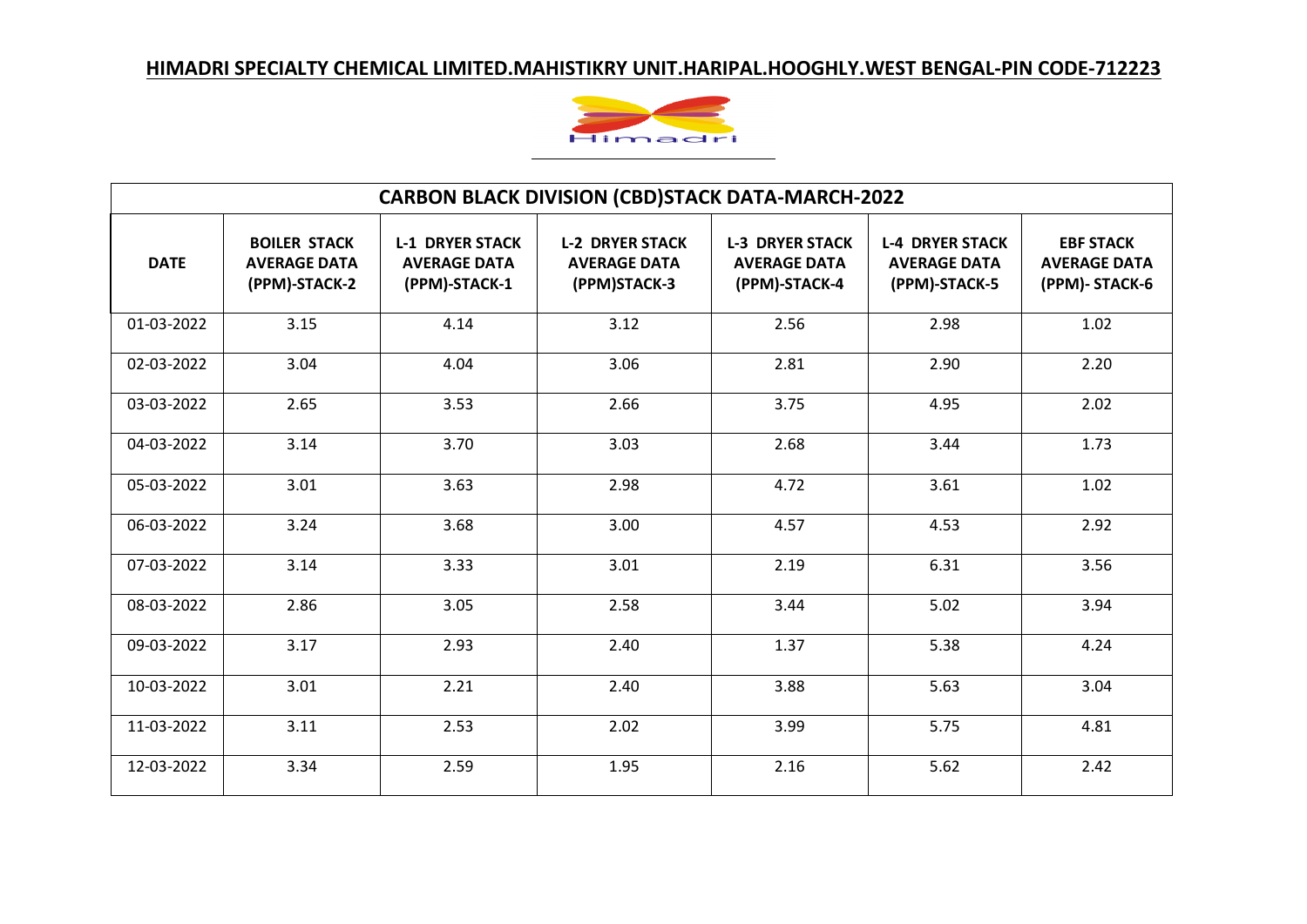

| 13-03-2022 | 3.43 | 2.40 | 1.92 | 3.90 | 5.93 | 3.66 |
|------------|------|------|------|------|------|------|
| 14-03-2022 | 4.12 | 3.07 | 3.04 | 6.05 | 7.87 | 1.03 |
| 15-03-2022 | 3.60 | 3.08 | 3.33 | 1.32 | 8.17 | 1.74 |
| 16-03-2022 | 3.53 | 2.55 | 3.34 | 7.55 | 8.31 | 1.69 |
| 17-03-2022 | 5.06 | 3.28 | 3.12 | 7.78 | 8.77 | 6.68 |
| 18-03-2022 | 4.27 | 2.20 | 2.75 | 5.41 | 6.19 | 8.85 |
| 19-12-2.21 | 4.96 | 2.96 | 2.77 | 2.49 | 1.40 | 6.40 |
| 20-03-2022 | 3.77 | 3.43 | 2.51 | 2.10 | 1.75 | 1.16 |
| 21-03-2022 | 4.41 | 4.66 | 2.58 | 2.08 | 1.55 | 1.80 |
| 22-03-2022 | 4.89 | 3.91 | 2.60 | 1.73 | 1.86 | 2.11 |
| 23-03-2022 | 4.11 | 3.61 | 2.79 | 1.80 | 1.60 | 2.13 |
| 24-03-2022 | 2.81 | 3.32 | 2.31 | 1.98 | 4.78 | 2.30 |
| 25-03-2022 | 3.13 | 3.48 | 2.12 | 2.00 | 4.85 | 2.06 |
| 26-03-2022 | 3.02 | 3.29 | 2.24 | 2.58 | 5.16 | 1.75 |
| 27-03-2022 | 2.90 | 3.25 | 2.21 | 3.04 | 4.77 | 1.77 |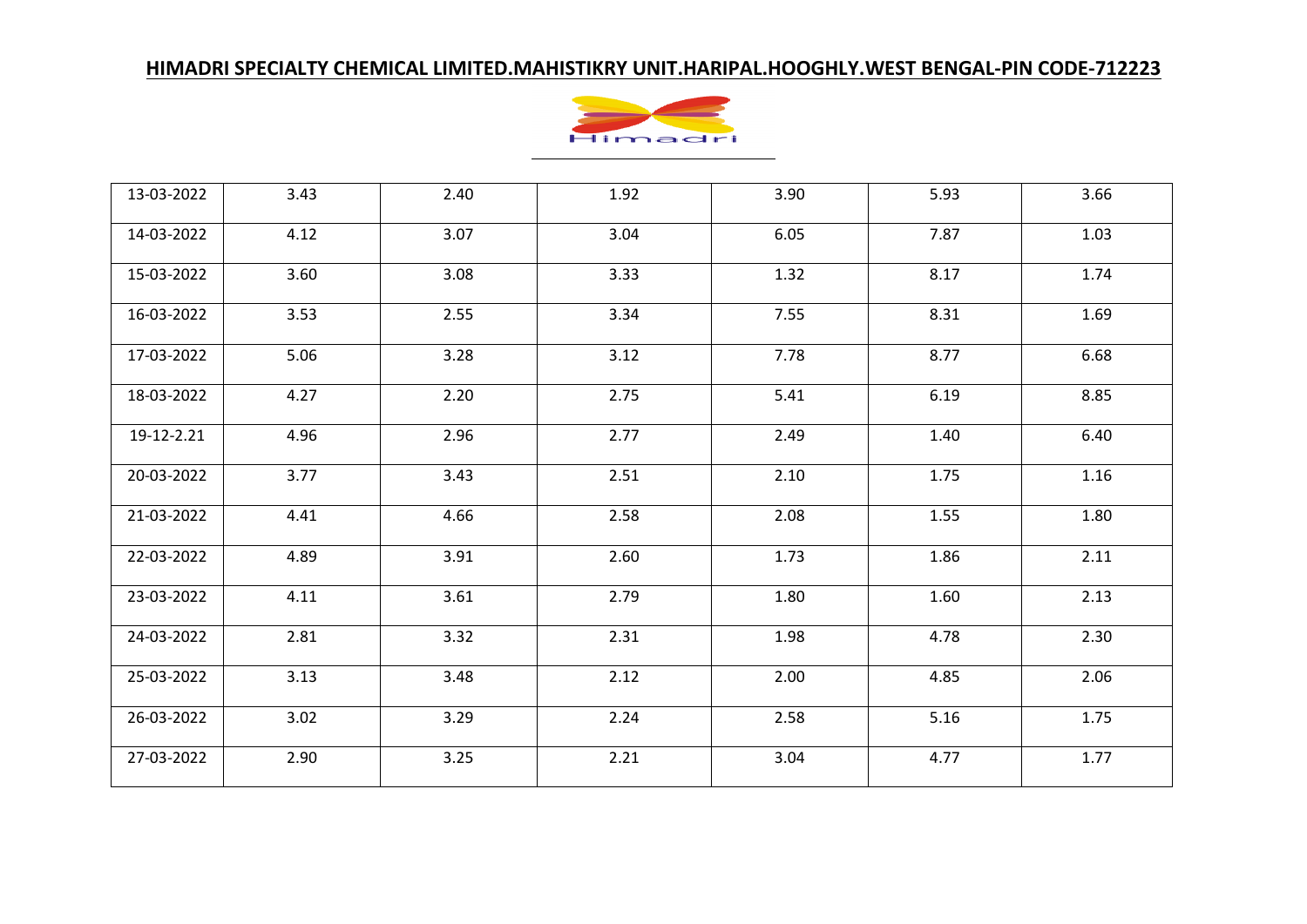

| 28-03-2022 | 3.04 | 3.22 | 1.97 | 1.46 | 1.78 | 2.38 |
|------------|------|------|------|------|------|------|
| 29-03-2022 | 3.02 | 3.23 | 2.34 | 1.22 | 1.38 | 2.03 |
| 30-03-2022 | 3.09 | 3.36 | 2.35 | 9.43 | 1.22 | 3.02 |
| 31-03-2022 | 3.16 | 3.32 | 2.44 | 5.61 | 1.20 | 2.02 |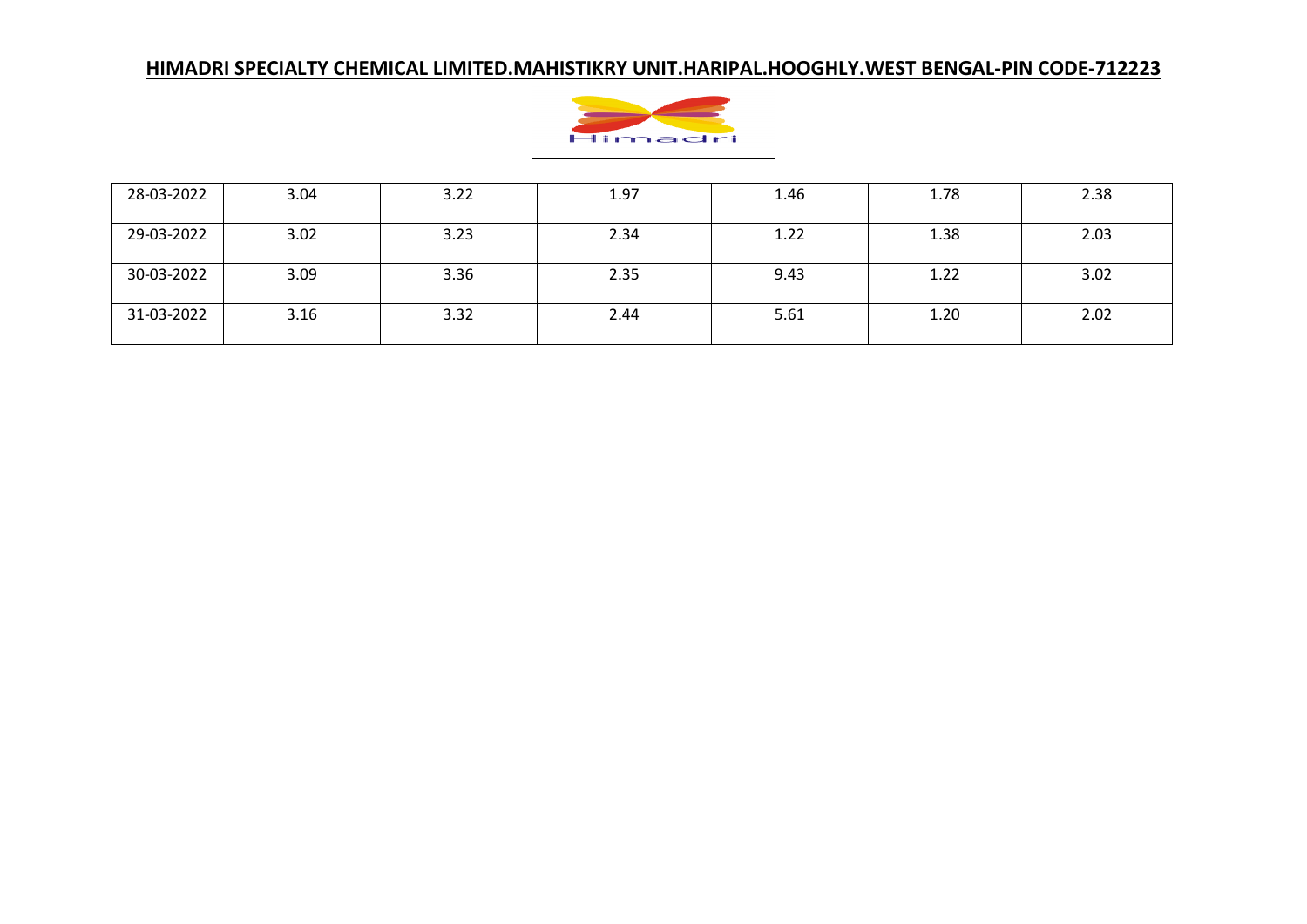

| <b>Date</b> | <b>STACK-S-1(NDU)</b> | STACK-S-2(MS) | STACK-S-3        | STACK-S-4(CD) | STACK-S-5(BYP) |
|-------------|-----------------------|---------------|------------------|---------------|----------------|
| 01-03.2022  | 63.53                 | 25.87         |                  | 45.95         | 55.29          |
| 02-03.2022  | 64.01                 | 26.1          |                  | 46.12         | 56.24          |
| 03.03.2022  | 63.59                 | 26.69         |                  | 46.22         | 56.81          |
| 04.03.2022  | 63.98                 | 25.87         |                  | 46.58         | 55.73          |
| 05.03.2022  | 64.02                 | 26.17         |                  | 47.01         | 65.47          |
| 06.03.2022  | 64.2                  | 24.1          |                  | 46.9          | 58.6           |
| 07.03.2022  | 68.98                 | 29.38         | <b>NOT IN</b>    | 45.7          | 55.86          |
| 08.03.2022  | 64.34                 | 26.15         | <b>OPERATION</b> | 45.69         | 55.24          |
| 09-03.2022  | 63.2                  | 28.5          |                  | 46.2          | 54.8           |
| 10-03.2022  | 68.66                 | 61.85         |                  | 46.18         | 57.64          |
| 11-03.2022  | 69.49                 | 25.52         |                  | 45.79         | 58.30          |
| 12-03.2022  | 68.88                 | 28.52         |                  | 48.26         | 58.77          |
| 13-03.2022  | 68.75                 | 28.56         |                  | 46.58         | 60.29          |
| 14-03.2022  | 69.40                 | 26.30         |                  | 45.75         | 55.95          |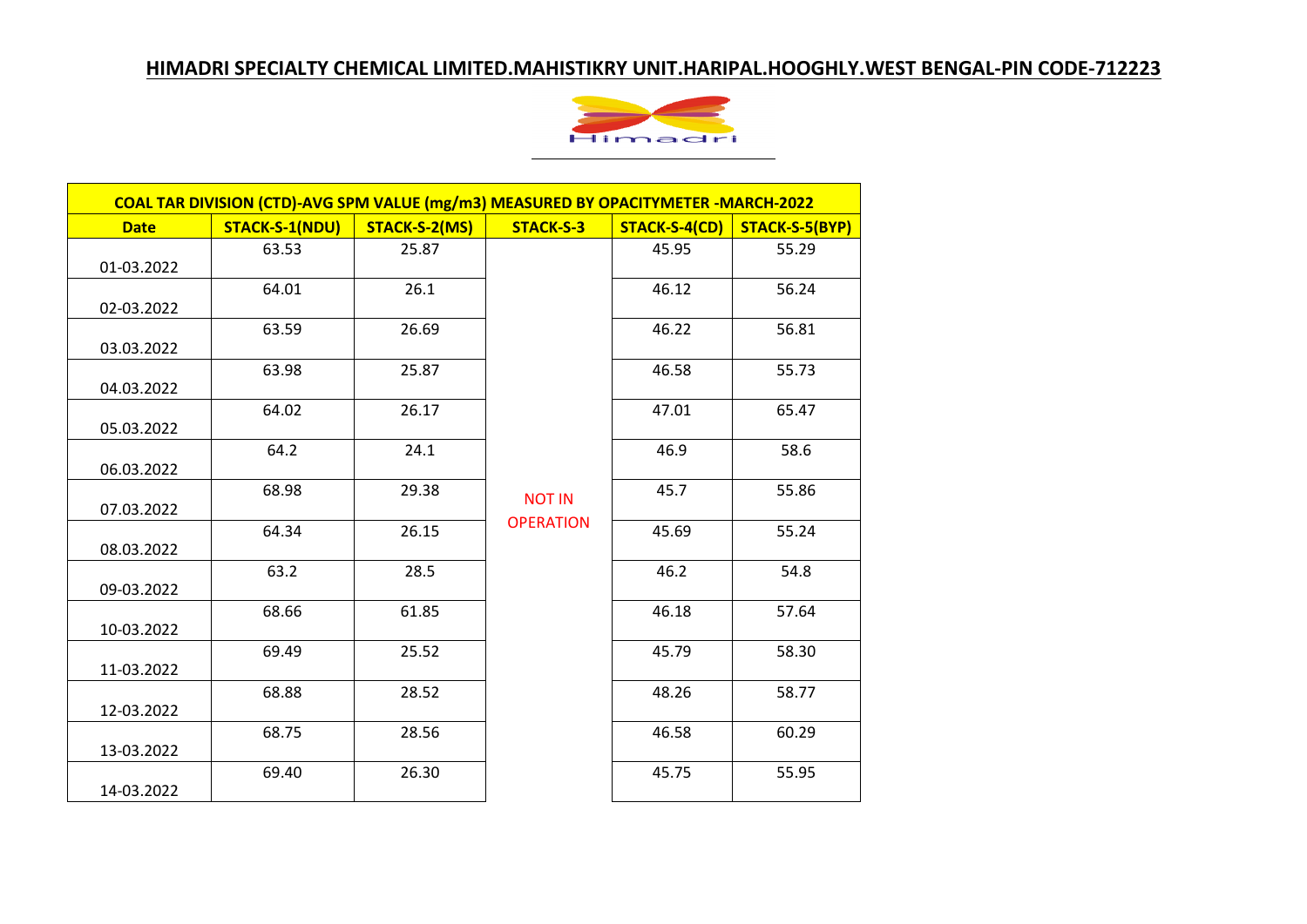

|            | 69.60 | 38.70 | 46.20 | 55.20 |
|------------|-------|-------|-------|-------|
| 15-03.2022 |       |       |       |       |
| 16-03.2022 | 68.30 | 32.60 | 43.80 | 58.10 |
|            | 69.44 | 30.64 | 46.66 | 56.47 |
| 17-03.2022 |       |       |       |       |
|            | 70.31 | 25.91 | 47.40 | 57.29 |
| 18-03.2022 |       |       |       |       |
|            | 71.92 | 42.93 | 46.14 | 57.90 |
| 19-03.2022 |       |       |       |       |
|            | 71.09 | 34.51 | 47.22 | 55.70 |
| 20-03.2022 |       |       |       |       |
| 21-03.2022 | 71.70 | 28.20 | 46.80 | 54.31 |
|            | 63.03 | 39.50 | 51.82 | 52.55 |
| 22-03.2022 |       |       |       |       |
|            | 62.90 | 30.50 | 59.30 | 54.12 |
| 23-03.2022 |       |       |       |       |
|            | 64.02 | 26.48 | 47.31 | 50.21 |
| 24-03.2022 |       |       |       |       |
|            | 69.14 | 57.68 | 47.18 | 53.42 |
| 25-03.2022 |       |       |       |       |
|            | 66.32 | 27.13 | 47.18 | 54.33 |
| 26-03.2022 |       |       |       |       |
| 27-03.2022 | 67.1  | 25.48 | 47.27 | 52.31 |
|            | 78.59 | 29.69 | 47.05 | 55.15 |
| 28-03.2022 |       |       |       |       |
|            | 59.3  | 25.0  | 46.96 | 56.69 |
| 29.03.2022 |       |       |       |       |

| 46.20 | 55.20 |
|-------|-------|
| 43.80 | 58.10 |
| 46.66 | 56.47 |
| 47.40 | 57.29 |
| 46.14 | 57.90 |
| 47.22 | 55.70 |
| 46.80 | 54.31 |
| 51.82 | 52.55 |
| 59.30 | 54.12 |
| 47.31 | 50.21 |
| 47.18 | 53.42 |
| 47.18 | 54.33 |
| 47.27 | 52.31 |
| 47.05 | 55.15 |
| 46.96 | 56.69 |